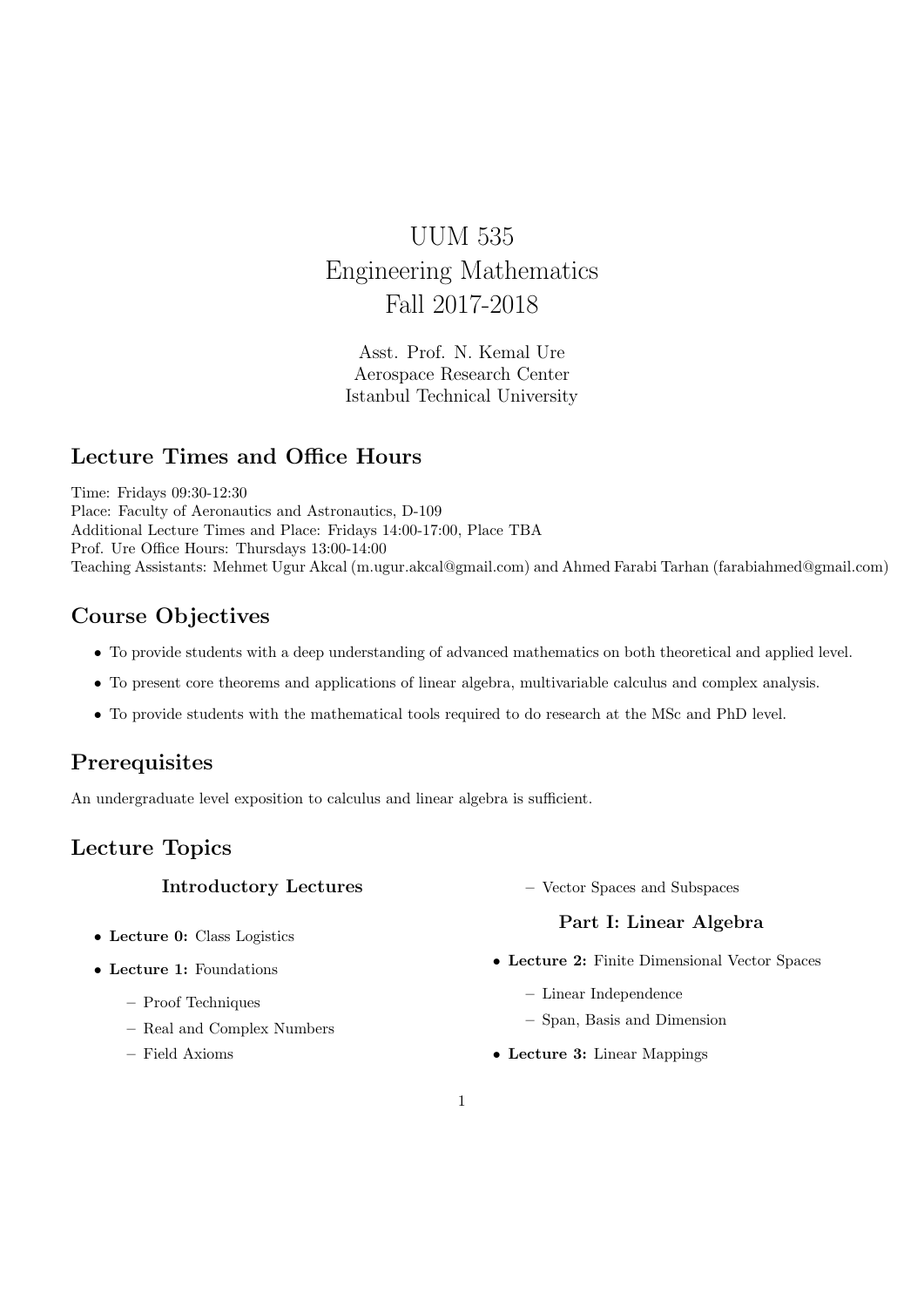- Null Spaces and Ranges
- Matrices
- Invertibility
- Quotient and Dual Spaces
- Lecture 4: Eigenvalues and Invariant Subspaces
	- Polynomials and Fundamental Theorem of Algebra
	- Invariant Subspaces
	- Upper Triangular Matrices
	- Eigenspaces and Diagonal Matrices
- Lecture 5: Inner Product Spaces
	- Inner Products and Norms
	- Orthonormal Bases
	- Applications to Least Squares Optimization Problems
- Lecture 6: Operator Theory
	- Self-Adjoint and Normal Operators
	- Spectral Theorem
	- Positive Definite Matrices and Quadratic Forms
	- Singular Value Decomposition
	- Applications to Data Analysis Problems
- Lecture 7: Decompositions of Operators
	- Generalized Eigenvectors
	- Characteristic and Minimal Polynomials
	- Jordan Form
	- Trace of an Operator
	- Applications to Linear Control Problems
- Lecture 8: Trace and Determinant
	- Trace and Its Properties
	- Determinant and Its Properties

#### Part II: Multivariable Calculus

- Lecture 9: Continuity of Multivariable Functions
	- Basic theorem of Single Variable Calculus
- Basic Topology
- Sequences and Heine-Borel Theorem
- Continuous Multivariable Functions
- Lecture 10: Derivative of Multivariable Functions
	- Bachmann-Landau Notation and Order Symbols
	- Derivative as a Linear Mapping
	- Chain and Composition Rules
	- Partial Derivatives and Gradient
	- Taylor's theorem for multivariable functions
	- Applications to Unconstrained Optimization
- Lecture 11: Inverse and Implicit Functions
	- Inverse Function Theorem
	- Implicit Function Theorem
	- Applications to Constrained Optimization
- Lecture 12: Multivariable Integration
	- Boxes, Partitions and Riemann Sums
	- Integrability Criteria
	- Integration Over Non-Boxes
	- Fubini's Theorem
	- Change of Variable Theorem
- Lecture 13: Parametrized Curves and Vector Analysis
	- Parametrized Curves
	- Curvature and Torsion
	- Flow and Flux Integrals
	- Divergence and Curl
	- Applications to Fluid Mechanics
- Lecture 14: Manifolds and Differential Forms
	- Algebra of Forms
	- Closed Forms, Exact Forms and Homotopy
	- Cubes and Chains
	- Integration on Manifolds
	- Generalized Fundamental Theorem of Calcu- $\ln s$
	- Classical Theorems of Green, Gauss and Stokes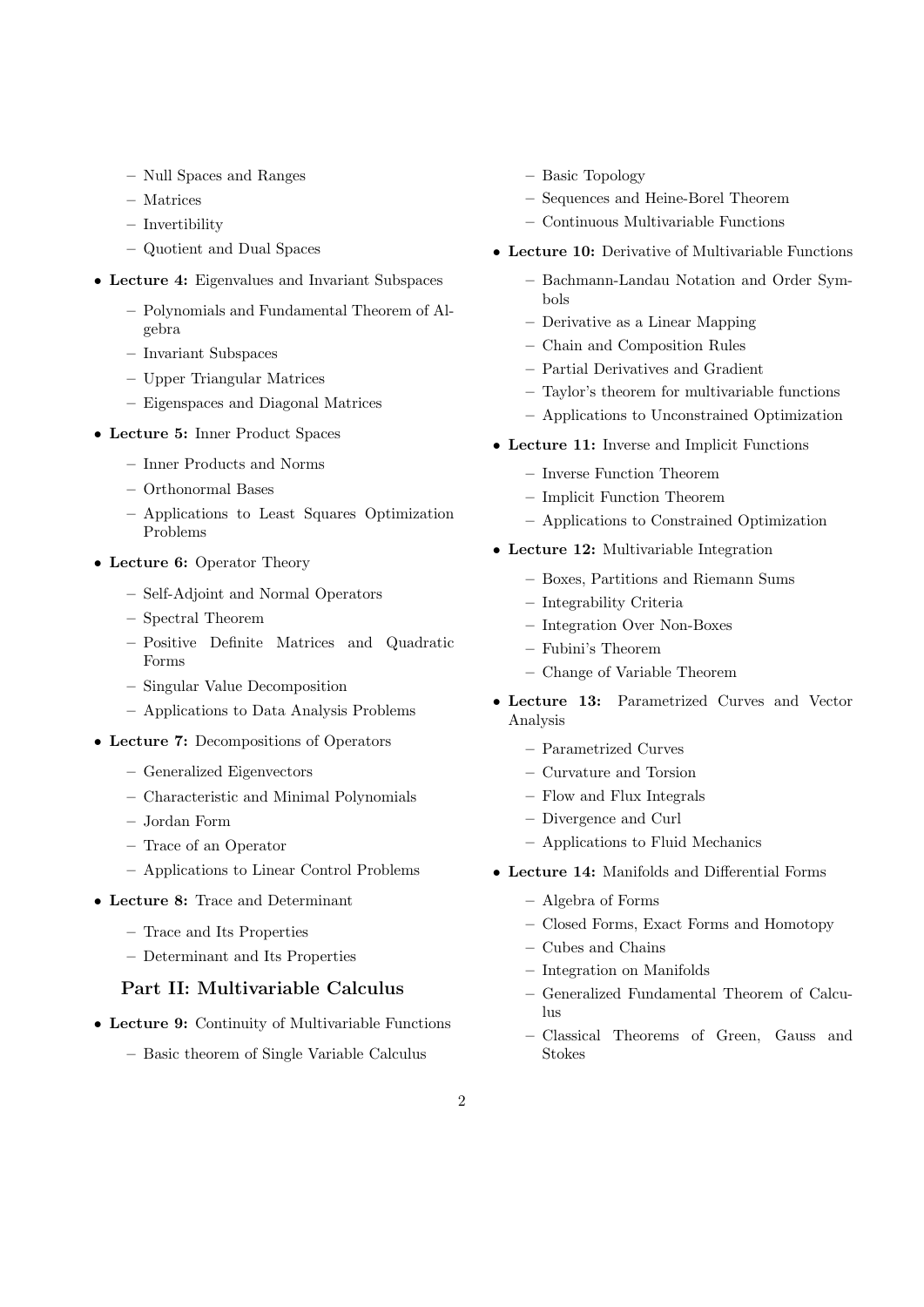– Applications to Aerodynamics and Propulsion

#### Part III: Complex Analysis

- Lecture 15: Analytic Functions
	- Polar Representation and Roots of Complex Numbers
	- Elementary Complex Functions
	- Continuous Complex Functions
	- Basic Properties of Analytic Functions
	- Differentiation of Elementary Functions
	- Cauchy-Riemann Equations
- Lecture 16: Cauchy's Theorem
	- Contour Integrals
	- Cauchy's Theorem
	- Cauchy's Integral Formula
	- Harmonic Functions
- Lecture 17: Complex Series
	- Uniform Convergence
	- Power Series Expansion of Analytic Functions
	- Laurent Series and Classification of Singularities
- Lecture 18: Calculus of Residues

### **Textbooks**

Theory Focused Textbooks:

- Axler, S. J., Linear Algebra Done Right, 3rd Edition, Springer, 2015.
- Shurman, J. M., Calculus and Analysis in Euclidean Space. Springer, 2016.
- Marsden, J., Basic Complex Analysis., 3rd Edition. W. H. Freeman: New York, 1990.

Application Focused Textbooks:

- Strang, G., Linear Algebra and Its Applications 4th Edition, Cengage Learning, 2006
- Kreyszig, E., Advanced Engineering Mathematics, Wiley & Sons, 2010.
- Jeffrey, A., Advanced Engineering Mathematics, Academic Press, 2001.
- Residue Theorem
- Evaluation of Definite Integrals
- Infinite Series and Partial-Fraction Expansions
- Lecture 19: Conformal Mappings
	- Basic Theory of Conformal Mappings
	- Fractional Linear Transformations
	- Schwarz-Christoffel Transformations
	- Applications to Heat Transfer, Electrostatics and Hydrodynamics
- Lecture 20: Analytic Continuation
	- Riemann Surfaces
	- Asymptotic Methods
	- Gamma Function
	- Stirling's Formula and Bessel Functions
- Lecture 21: Laplace Transform
	- Basic Properties of Laplace Transforms
	- Complex Inversion Formula
	- Gamma Function
	- Applications to Ordinary Differential Equations